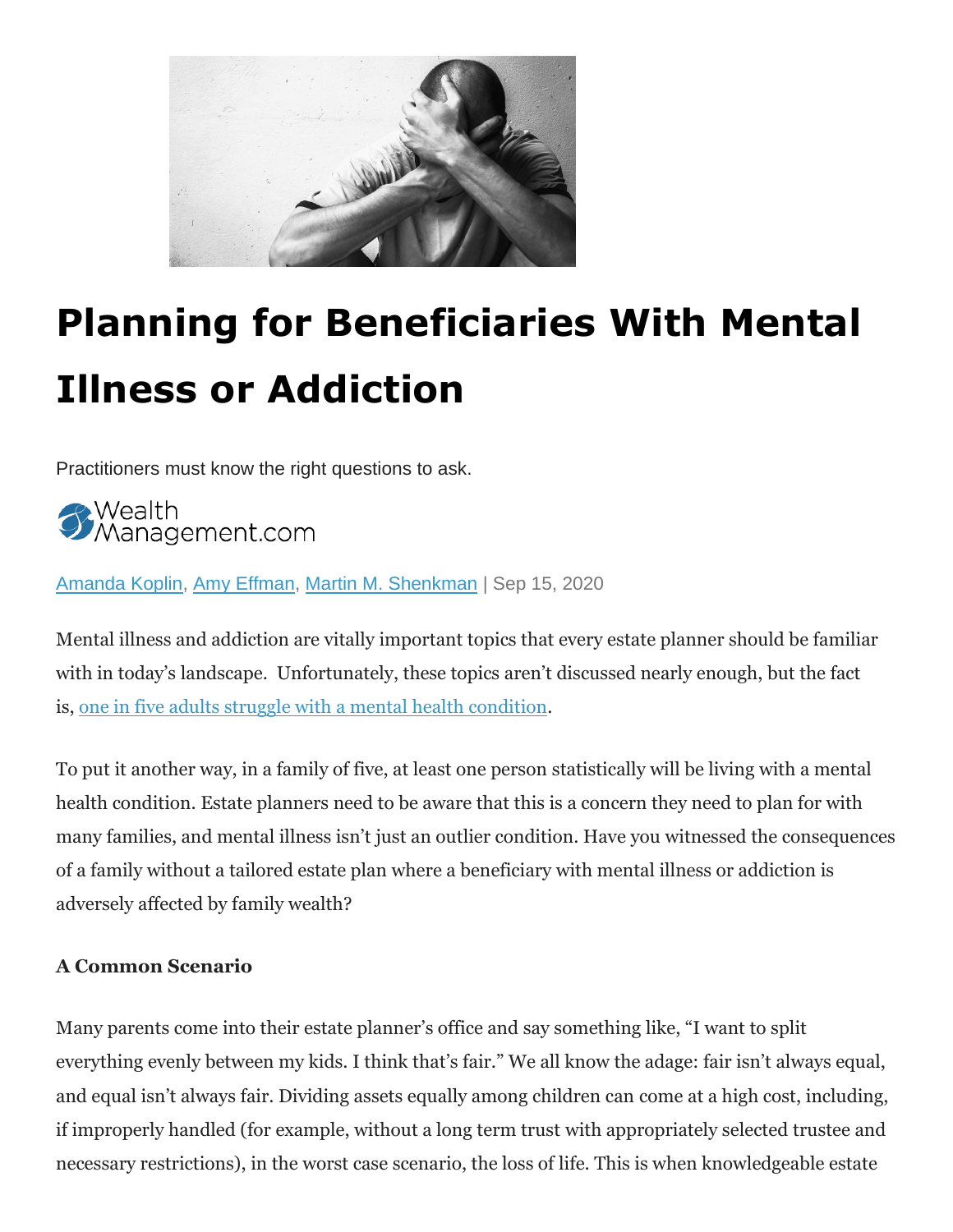planners are critical. As a planner, how well prepared are you to address the challenges of families who enter into your office with complex needs? Do you know where to start and who else to bring on the team?

## **An Analogy**

If one kid had a peanut allergy and the others didn't, would you give all of the kids peanuts or would you take peanuts away from all the kids? The answer to both questions, of course, is no. You would customize who gets peanuts and who doesn't based on their needs. As a loving parent, your client wants to make sure the best interests of their kids are protected.

Somehow when it comes to the estate planning of money and other meaningful assets, people seem to forget that money, just like peanuts, is a neutral agent until it has another party with which to interact. Money only fuels what already exists. If someone is impulsive, he may be impulsive with money and most likely blow through his whole inheritance at a rapid pace. If someone struggles with an addiction and is using drugs and/or alcohol, he'll spend whatever money you give him to buy drugs or alcohol. Although parents may have the best of intentions, if their children don't share the same intentions for the money they'll eventually receive, the parents' intentions and legacy could be destroyed instantaneously.

### **Discovery Questions**

Much like the child with the peanut allergy receiving peanuts, a large, unmoderated amount of money given to an individual with mental illness or an addiction might end up destroying or killing him. Here are some discovery questions an estate planner can ask clients:

- Does your child have the wherewithal to be able to plan for himself and use the financial endowment successfully to his own benefit?
- Does your child demonstrate the ability to budget and use money to further his own values and success?
- Does your child consistently make positive decisions in all areas of his life?
- Is there anyone in your family who's ill-prepared, or not prepared, to handle the wealth that he's going to inherit?
- If this were going to happen in the immediate future, and you had a family member that was going to receive a large sum of money, what would that look like?
- How might his inheritance sum impac this mental health or their addiction recovery, if he's in recovery?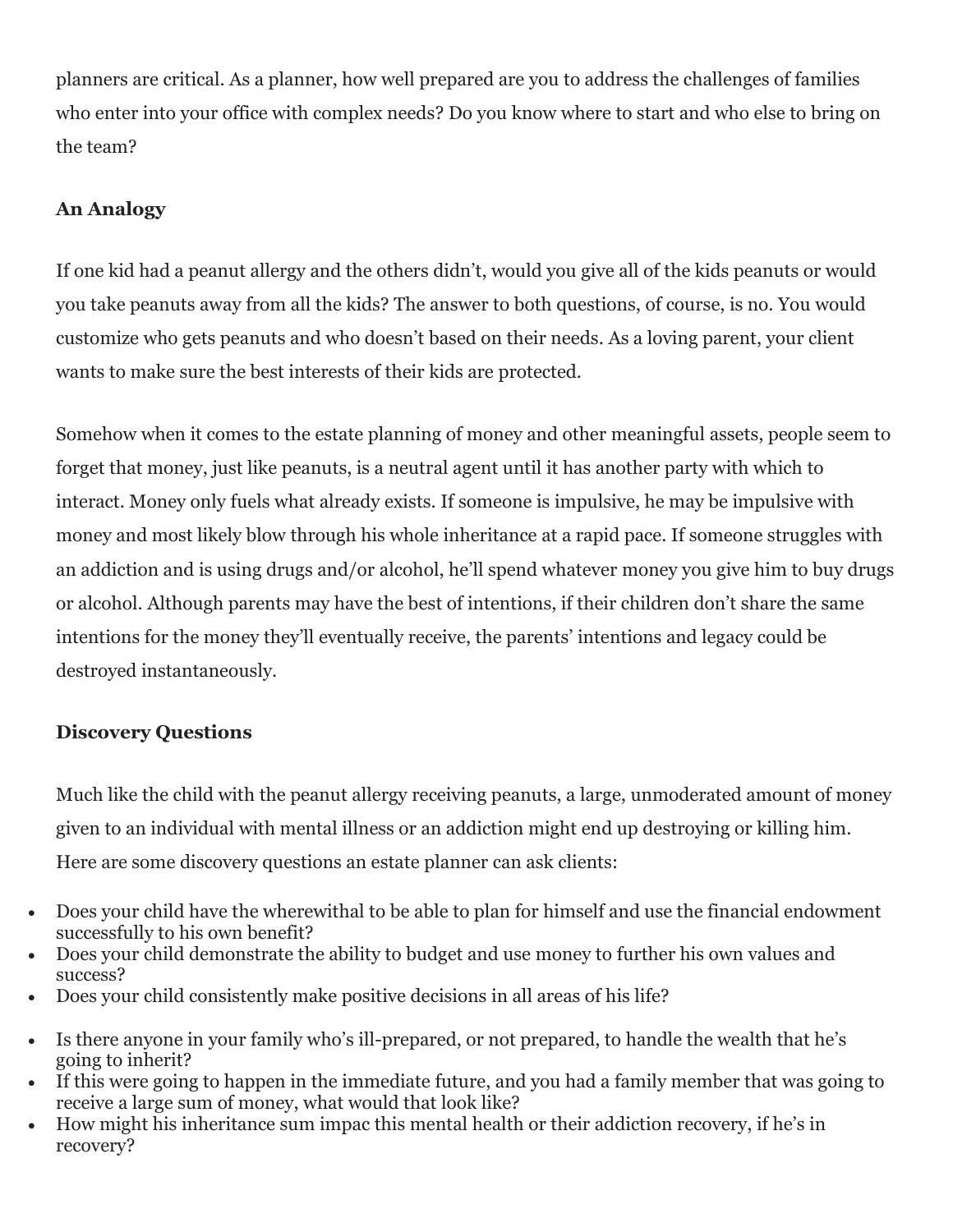- If that child is active in his addiction, how could it potentially put him in harm's way?
- If a family member of yours received an inheritance today, would you be concerned?
- Do you have concerns about any family members?

Bear in mind, clients may sweep these concerns under the rug when speaking with professionals. Families often feel a sense of shame or a fear of judgment when revealing this type of information. Other times, families are feeling joyful and excited to discuss the positive, impactful plans and intentions they have for their beneficiaries with the wealth they accumulated during their lifetime.

As an estate planner, your responsibility is to ask the meaningful and critical questions noted above to normalize and work in a family's best interest. When it comes to money, the high risk around the financial assets and someone in active addiction, continue to be mindful that it could potentially kill an indvidual or set him back if he receives too much money, too soon. That isn't an exaggeration.

### **Case Study**

A 65-year-old woman was planning a bequest of her estate. She planned to distribute about \$10 million dollars to each child on her death. She was adamant she wanted to leave the money outright. Her estate planner was aware that one child struggled with bipolar disorder and a previous drug addiction. He advised the client to put the money into a trust with an institutional trustee who has the capabilities, experience and expertise to facilitate a positive outcome when the child inherited his portion of the \$10 million. The mom, still unsure, was able to hear from her other son's concern that his brother talked frequently about buying a quarter of a million dollar sports car. He worried his brother would be shot driving around in that car, reckless and unaware of the consequences of his own actions. Before making final decisions, the mom also consulted her other son's therapist to explore the impact a significant amount of money would have on his recovery and overall mental health and wellbeing. Ultimately, she heeded the warning of her son and estate planner and planned appropriately to protect the best interest and well being of her children, her legacy and her assets.

To often, this isn't the outcome. The benefactor might name a family member who's ill equipped for the abuse that will come from the child/beneficiary who has mental health or addiction issues. In planning for clients with small or large amounts of money, practitioners should be aware of the dangers of the client naming a family member as trustee. When that family member gets their 15<sup>th</sup> phone call at four in the morning, screaming, cursing, hollering and threatening to kill somebody,